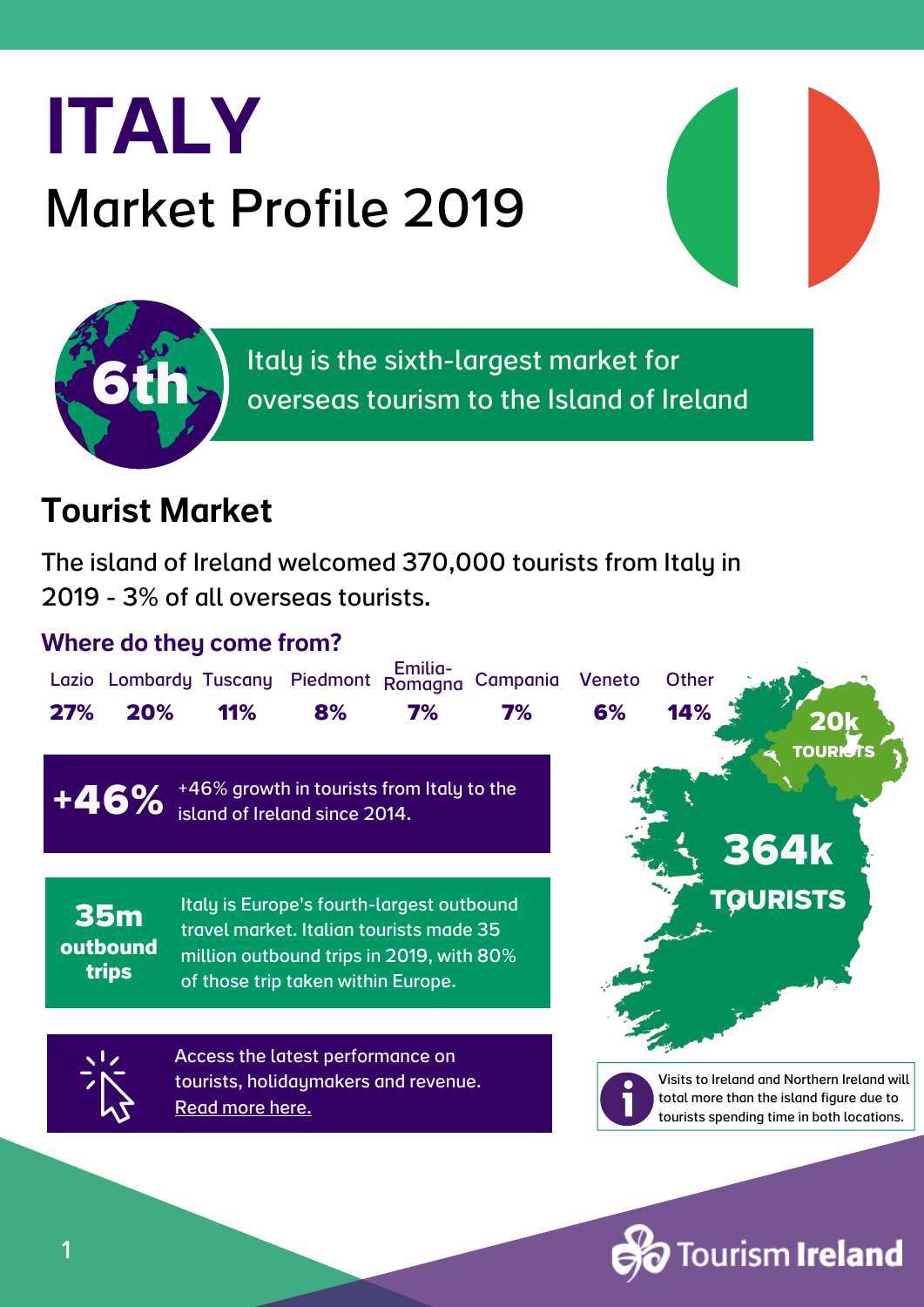# **Revenue and Bednights**

In 2019, Italian tourists spent a total of €183/£159 million across the island, with an average spend of €495/£431 per tourist. Revenue from Italian tourists accounts for 3% of all overseas tourist revenue.



€183m/£159m REVENUE

Italians spent 3.2 million bednights on the island of **3.2m** Italians spent 3.2 million beamgnts on the island of the state of the state of the island in 2019. Around 80% of bednights were spent in paid accommodation, with hotels being the most popular choice, especially for short stays.



**.2m**

#### €495/£431 spend per tourist



# **Air and Sea Access Links**

4-5 nights

Air access from Italy was at record levels in summer 2019, with 24,000 air seats on 132 departures each week to the island of Ireland.





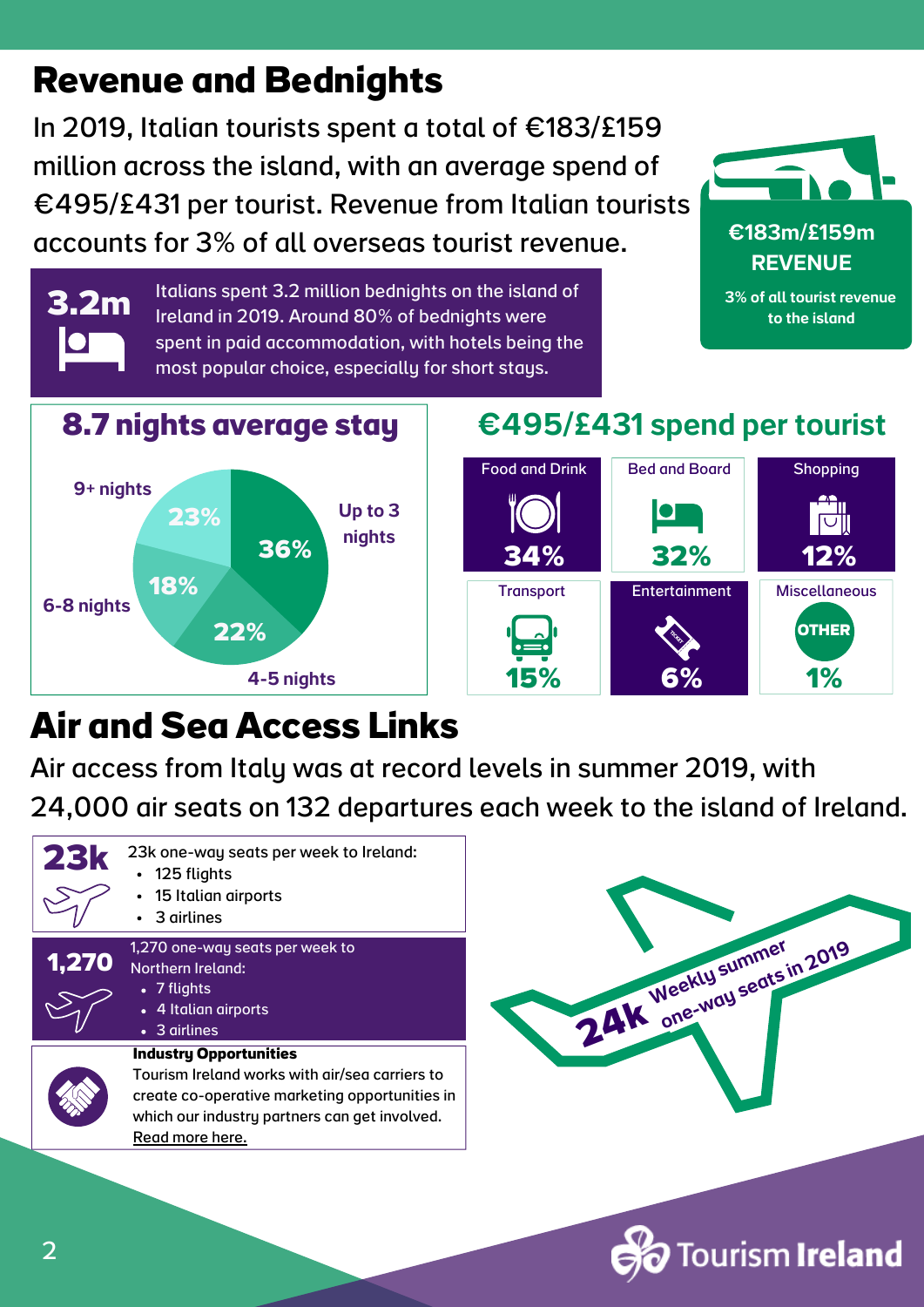# **Holiday Market**

Of the 370,000 Italian tourists who visited the island of Ireland in 2019, 219,000 (59%) came for a holiday. That was an increase of +56% since 2014.



#### **Interest in Visiting**

The island of Ireland is the third most popular outbound destination among Italian holidaymakers, in terms of interest in visiting in the

next three years.

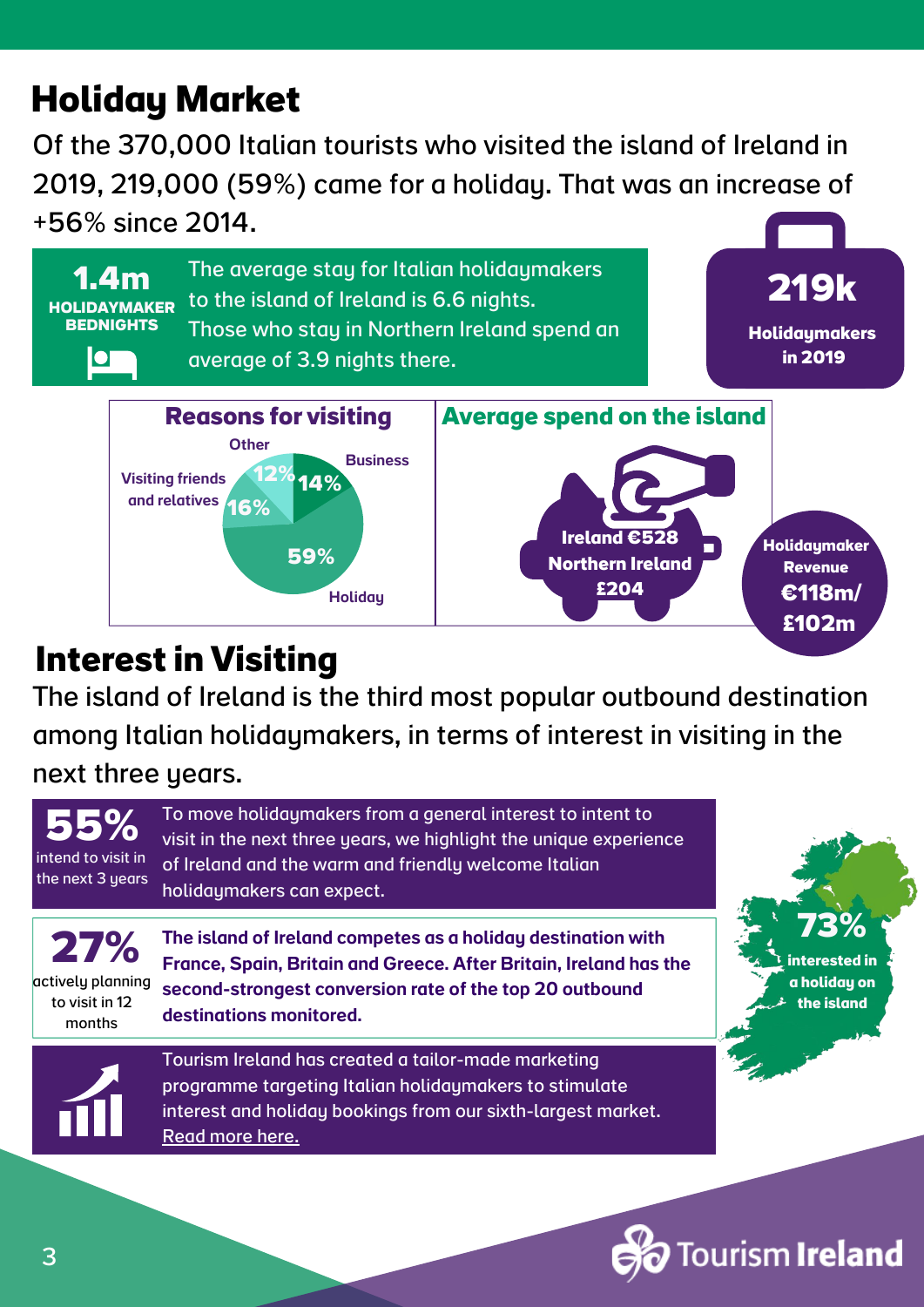# **Our Best Prospects**

The island of Ireland attracts holidaymakers from Italy with varying motivations. A key segment is Culturally Curious. Culturally Curious holidaymakers tend to immerse themselves in a destination by soaking up the atmosphere and mixing with locals. They enjoy exploring Ireland's beautiful landscapes and sampling local dishes. Recommendations are particularly important to them.

### **Transport**

Italian holidaymakers often prefer not to drive while abroad on holiday. They use public transport and other modes of transport to get around the island of Ireland, with just 25% using a car in 2019.

# **Regions and Seasons**



content from our archives. Get [involved](https://www.irelandscontentpool.com/)





**49k hire a car 5k bring a car**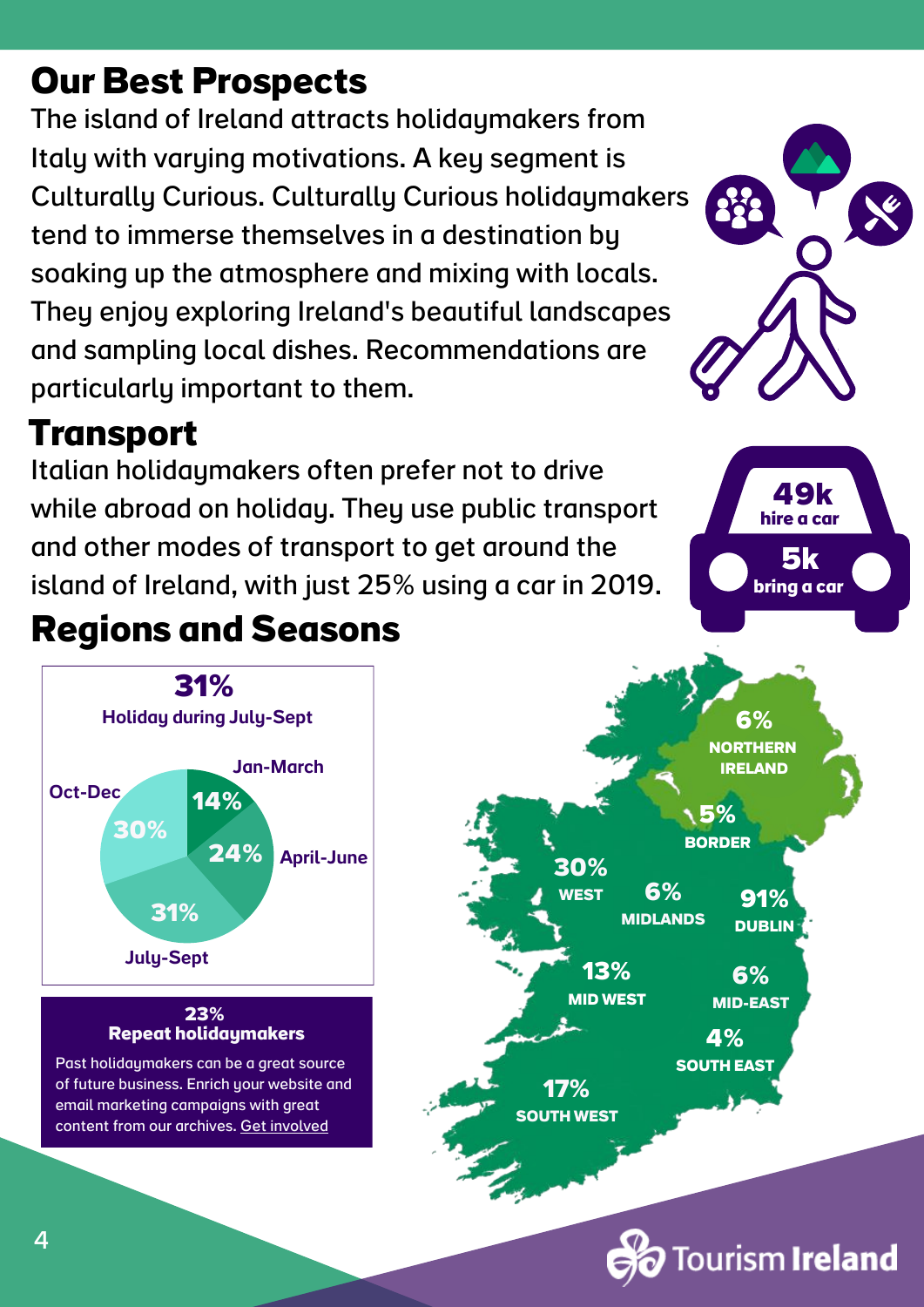# **Active Holidaymakers**

While Italian holidaymakers are inspired to choose a holiday in Ireland by our stunning scenery, they are particularly interested in exploring our historical sites during their visit.





## **Holidaymaker Profile**

Almost two-thirds (65%) of Italian holidaymakers who visited Ireland in 2019 were under 35 years old. Almost one-quarter of holidaymakers from Italy had previously been to the island before.





**Tourism Ireland**